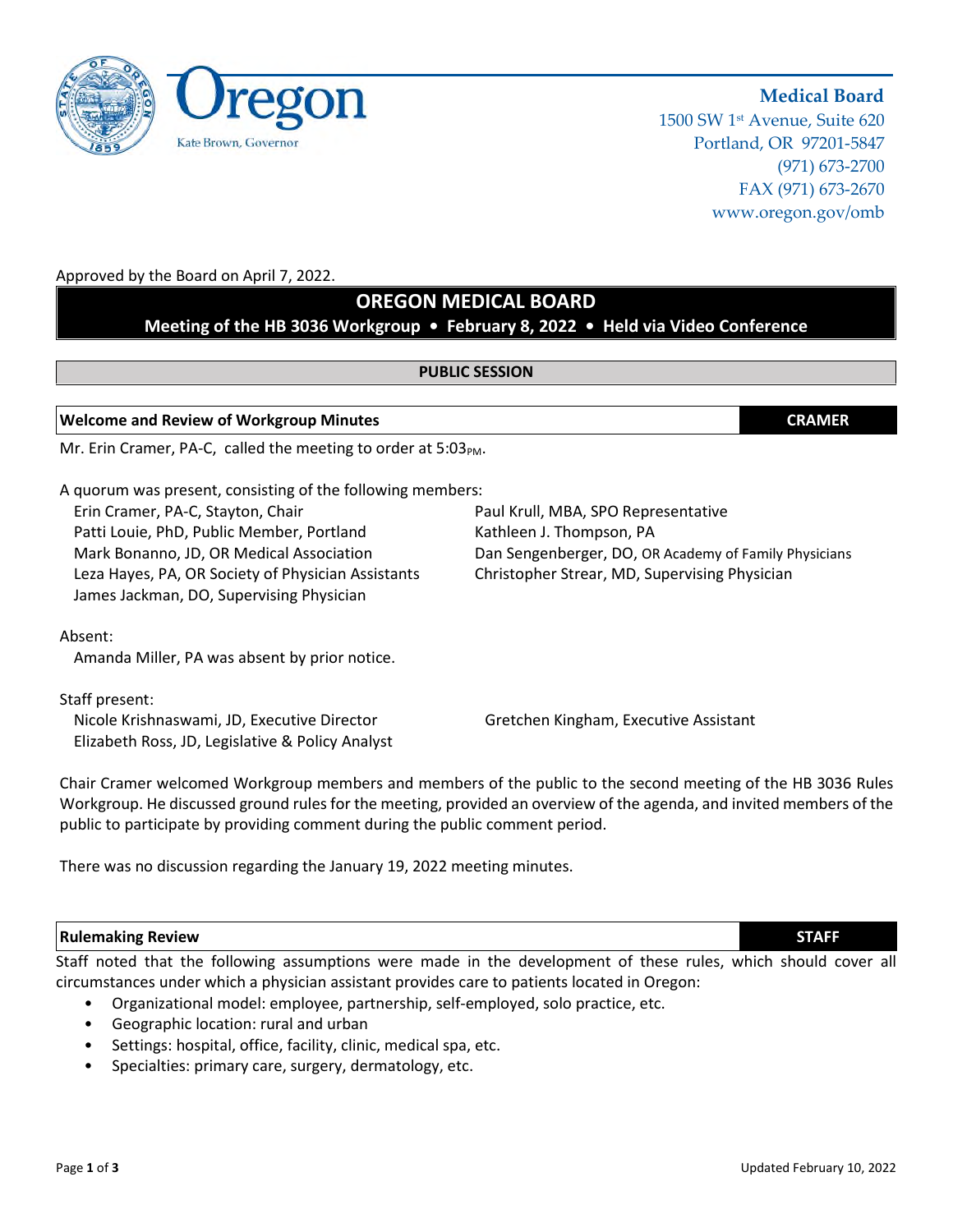#### 847-050-0005 Preamble

There was no discussion regarding 847-050-0005.

## 847-050-0010 Definitions

The workgroup questioned the interpretation of the Community Standard definition and noted that it may not be consistent with the statute language in 677.095 and 677.265.

847-050-0023 Limited License, Pending Examination There was no discussion regarding 847-050-0023.

847-050-0027 Approval of Supervising Physician. There was no discussion regarding 847-050-0027.

847-050-0029 Locum Tenens Assignments

Workgroup members researched how this rule might potentially create a barrier for billing. Staff clarified that a fully active licensee could enter into a locum tenens assignment without changing their license status. The work questioned whether this language would require a PA to have a separate collaborative agreement for each employer.

847-050-0035 Grounds for Discipline There was no discussion regarding 847-050-0035.

847-050-0036 Supervising Physician Organization There was no discussion regarding 847-050-0036.

847-050-0037 Supervision There was no discussion regarding 847-050-0037.

847-050-0038 Agents There was no discussion regarding 847-050-0038.

847-050-0040 Method of Performance There was no discussion regarding 847-050-0040.

## 847-050-0041 Prescribing and Dispensing Privileges

The workgroup questioned the language in section (4) in regards to federal requirements. Workgroup members noted there are times when a PA may prescribe but not dispense, therefore the use of "and" in section (4) could pose an issue. Additionally, it was noted that the OSPA does not support having the collaboration agreement state a PA can prescribe buprenorphine.

847-050-0042 Registration There was no discussion regarding 847-050-0042.

#### 847-050-0043 Inactive Registration and Re-Entry to Practice

Workgroup members questioned whether or not a PA could mentor a PA in this situation and asked what the definition of a "mentoring physician" is. The workgroup noted that re-entry for a PA should parallel the rule language in 847-020- 0183 and considered separating 12-month requirements from 24-month requirement.

847-050-0046 Emeritus Status There was no discussion regarding 847-050-0046.

847-050-0050 Termination of Supervision There was no discussion regarding 847-050-0050.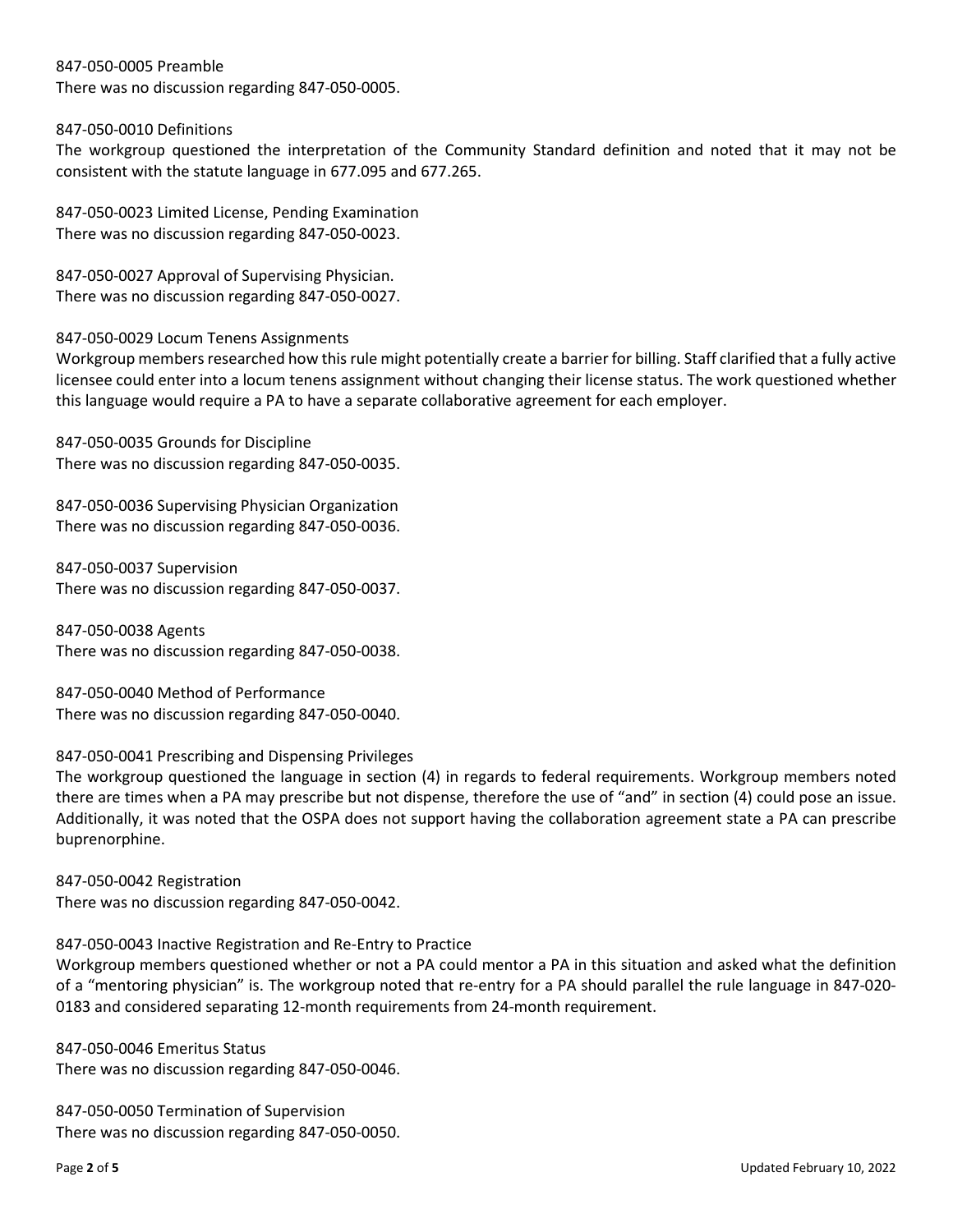## 847-050-0055 Responsibility for Patient Care

The workgroup questioned whether "employer" could be added to parties' responsible for patient care. Staff clarified that the Board only has jurisdiction over licensees. Workgroup members discussed rewording the rule in manner that would equitably incorporate responsibility to all parties involved in providing care. Staff made a clarification that 847-050-0055 should also depict the responsibility of the physician entering into a collaboration agreement.

847-050-0080 Collaboration There was no discussion regarding 847-050-0080.

#### 847-050-0082 Collaboration Agreements

Workgroup members questioned the statutory requirement of section (2)(d) and (2)(e).

The workgroup discussed the 2,000 hours of post-graduate clinical experience requirement in section (2)(f), noting that the PA would be responsible for tracking the hours and the physician/employer entering into the collaboration agreement would be responsible for verifying the hours. Workgroup members questioned how the Board would determine the hours had been met if a Board review were required. Workgroup members also questioned the lack of required hours to collaborate per month, prior to a PA having 2,000 hours of post-graduate clinical experience.

The workgroup discussed section (2)(f)(E), and use of the word "may." Some workgroup members expressed concern that "may" is not a requirement, noting that as written, a PA could still switch specialties with no proven competence, whereas a physician, oftentimes, cannot switch specialties without completing a new residency program. Other workgroup members noted this would be covered in an employment agreement and it is not necessary to be in rule. Staff clarified that not all PAs are/will be in an employment situation that requires an employment agreement, such as PAs owning their own clinic. The workgroup questioned the phrase "area of practice" and recommended "specialty" or "emphasis of medical practice" as alternative language.

Workgroup members discussed section (5), noting that if the style of collaboration is going to change after the 2,000 hours of post-graduate clinical experience is met, the collaboration would need to be amended. Staff made a clarification that the intent of section (5) is to provide and opportunity for the PA and the specified collaborating physician, from the plan, to discuss past and future collaboration. Workgroup members noted this would ensure the collaborators are following the most current collaboration agreement, at all times.

The workgroup questioned the physical location requirement in section (7). Staff made a clarification that the intent is for the Board to have access in a situation requiring review and that all parties involved know what the agreement is.

Workgroup members discussed the need for section (8) and concluded that it is necessary.

The workgroup questioned weather a change to a collaboration agreement could be an amendment/revision or if it had to become a new collaboration agreement. Staff will create a sample collaboration agreement.

The workgroup questioned section (10). Staff clarified the \$195 fine necessity, in order to address administrative issues without conducting a full investigation.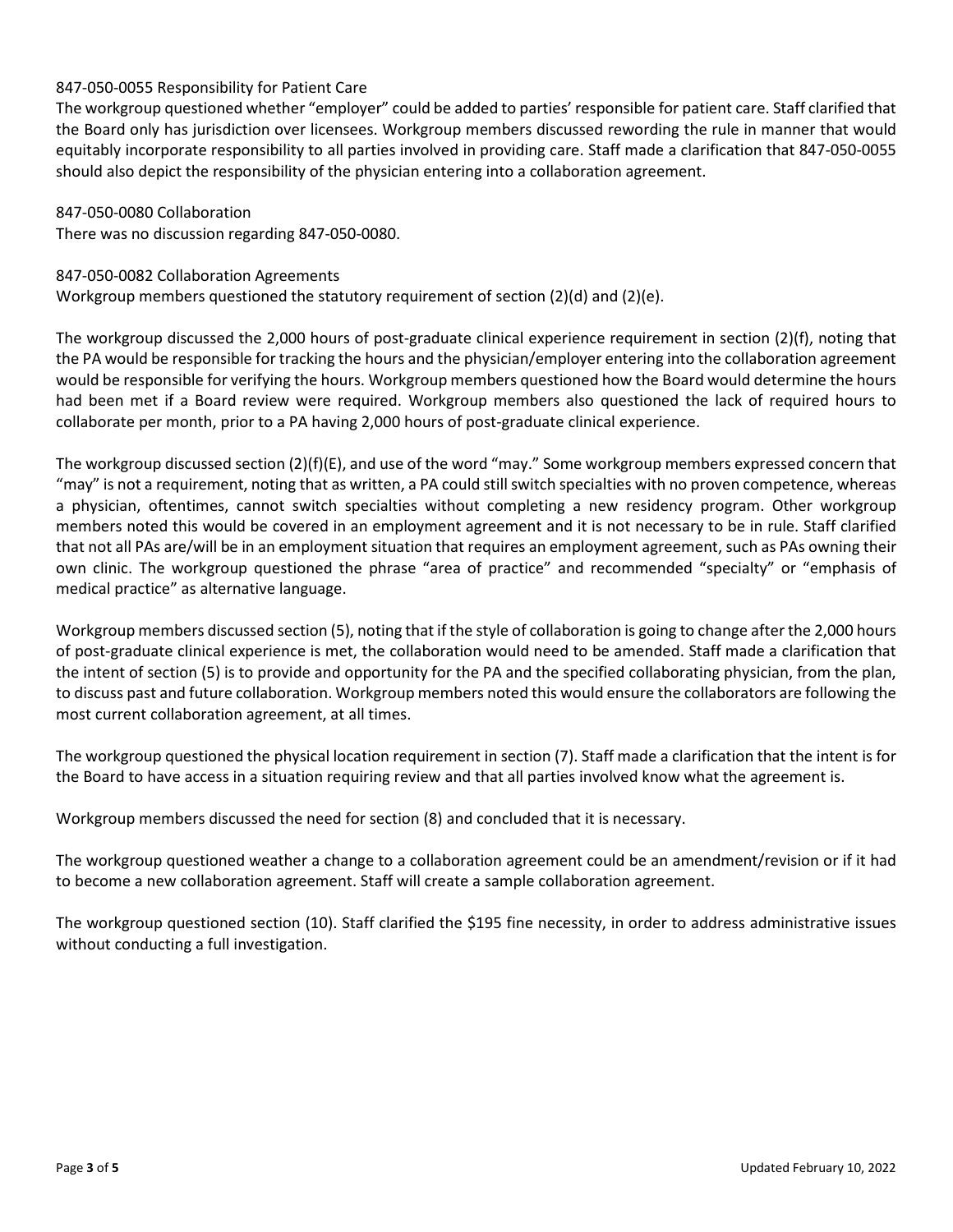# **Telemedicine Active Status STAFF**

Telemedicine Active Status: physicians and physician assistants who practice outside of Oregon and render medical treatment to patients in Oregon via electronic means. Current rules states that a physician with Telemedicine Active Status may not act as a supervising physician or employ a PA. Statute and rules regarding telemedicine licensing will be further discussed in the future.

## **Communicating HB 3036 Changes STAFF**

Staff discussed communicating HB 3036 implementation:

- OMB quarterly newsletter
- OMB website, particularly the webpage on HB 3036 Changes
- FAQs
- Direct email to PAs and current supervising physicians

Additionally, the Workgroup discussed educating the public on the new roles of a PA. Staff noted that within current resources, the Board could develop a central webpage with detailed information on each license type. Workgroup members noted the public may not have the insight to check the Board website.

## **Public Comment STAFF**

Tom Holt, The Holt Company, on behalf of ZoomCare, noted his appreciation for the discussion regarding responsibility through collaboration, he also suggested changing the language in 847-050-0082(7) to reflect that a collaboration agreement "must be made available," and he noted that telehealth will be a larger conversation to be addressed in future statute and rule.

Jessica Wright, PA-C, questioned whether 847-050-0040(11)(12) were moved from another section, she noted that she made the suggestion for 847-050-0082(8) in order to protect the PA, and she noted her support for separate collaborative agreements for separate employers.

Juliana Bernstein, PA-C, noted her appreciation to the workgroup and spoke to 847-050-0082, noting that she would like the workgroup to define a minimum standard regarding the first 2,000 hours of practice in order to alleviate confusion. She also questioned 847-050-0055, asking who the burden of collaboration falls to if an employer signs the collaboration agreement.

Ben Johnson, PA-C, noted that if a PA has a collaborating physician who is willing to collaborate in multiple locations, doing similar work, there really is no need for the PA to have additional agreements with additional physicians.

The following members of the public were present, but did not make comment:

- Ellie Boggs
- **Jackie Fabrick, Program Manager, Government Relations, Providence Health & Services**
- Melody Flannery, PA-C
- Katie Harris, MPH, Oregon Association of Hospitals and Health Systems
- Nick Haskins, Mahonia Public Affairs
- Curtis Hawkinson, PA-C, Site Medical Director, Skyline Village
- Brian Mills, PA, President of OSPA
- Janette Remling, PA-C
- Taylor Sarman, Mahonia Public Affairs
- Dan Stein, PA-C
- David Walls, Director of Osteopathic Physicians and Surgeons of Oregon